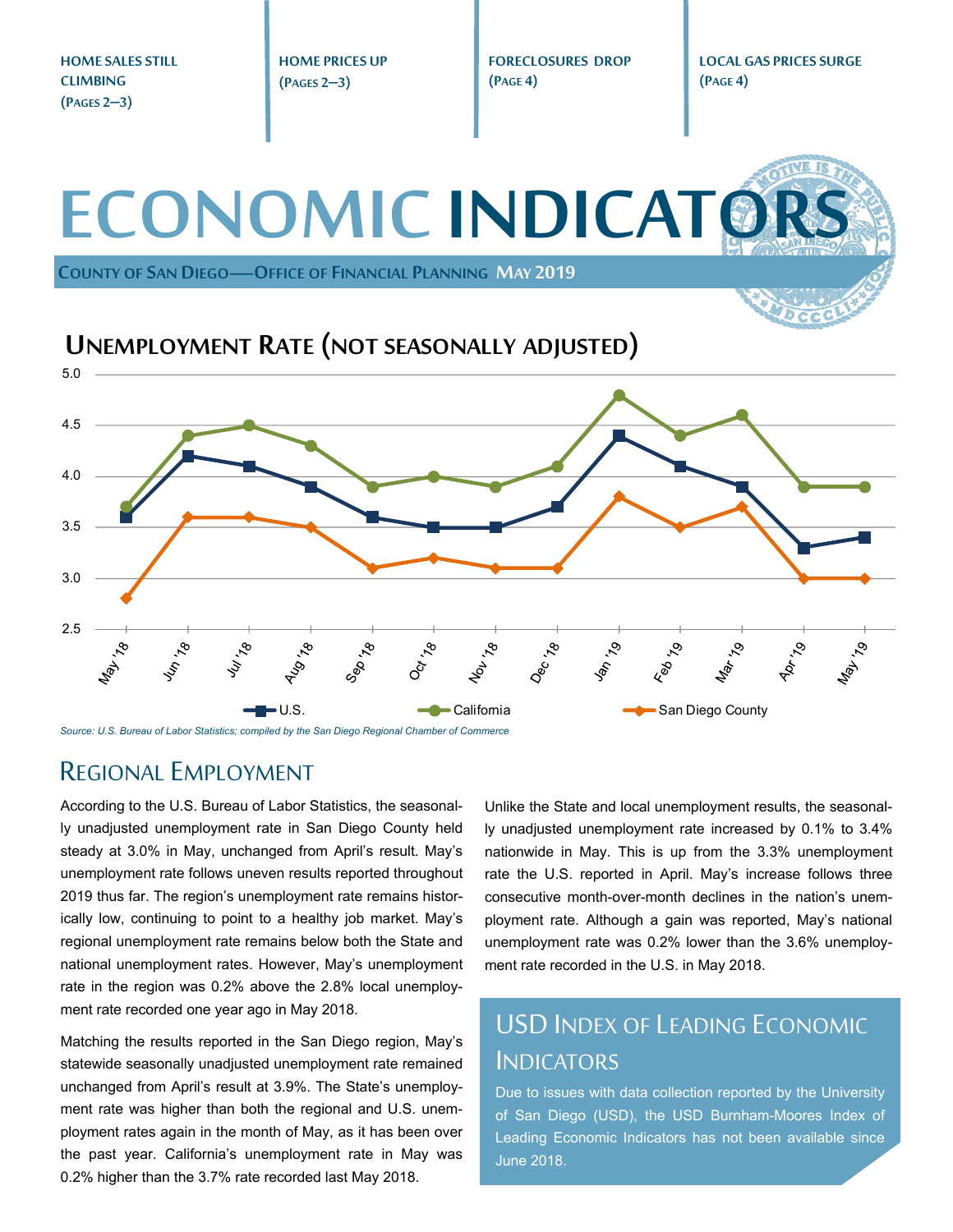

**AVERAGE NUMBER OF DAYS ON MARKET EXISTING SINGLE FAMILY HOME SALES**



# HOUSING MARKET: EXISTING SINGLE FAMILY HOMES

In May, the region's housing market reported 2,037 existing single family homes sold, an increase of 0.7% from the 2,023 homes sold in April and marking the fourth consecutive monthly gain in single family home sales following three months of decline. Nonetheless, sales in this market sector were below the prior year's results, at 7.2% less than the 2,194 single family homes sold in May of 2018.

On average, single family homes in the region were on the market for 29 days in May, a decrease of 4 days from the April result. However, May's average market time was an increase of 3 days from the 26-day market time seen in May of 2018.

**MEDIAN PRICE OF EXISTING SINGLE FAMILY HOME**

In May the median price of an existing detached single family home grew 1.2% to \$660,000. May's median price was up from April's median price of \$652,200. Further, May's reported median price increased 2.3% compared to one year ago in May of 2018 when the median price was \$645,000.

May's results appear to show sustained activity in the region's single family home sector, although at a slower rate than recent months, with modestly increasing sales activity and price gains along with falling market time.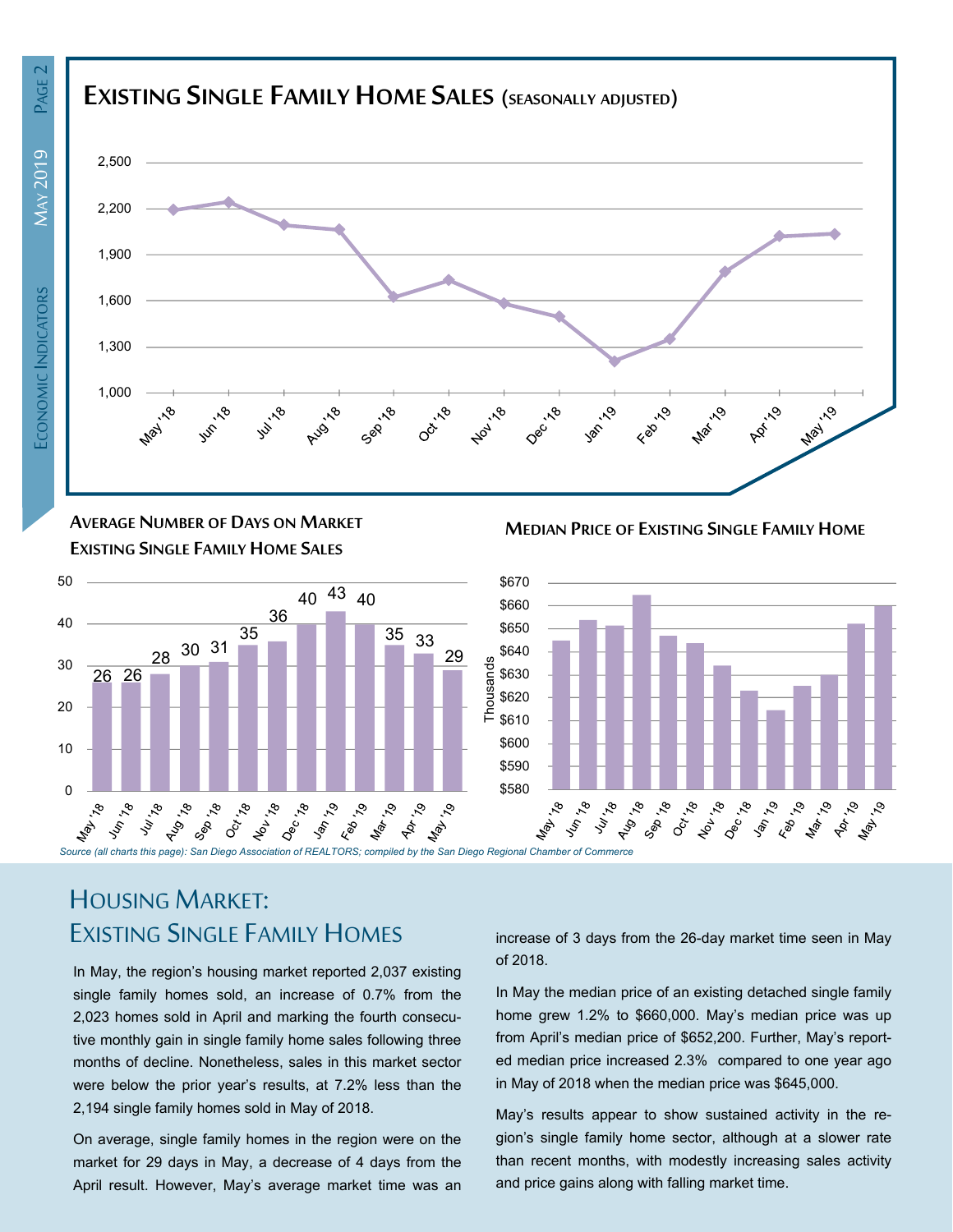

**MEDIAN PRICE OF EXISTING ATTACHED HOME AVERAGE NUMBER OF DAYS ON MARKET EXISTING ATTACHED HOME SALES**





# HOUSING MARKET: EXISTING ATTACHED HOMES

The number of existing attached homes sold in San Diego County in May climbed 7.3% to 1,055, up from the 983 existing attached homes sold in April and marking the fourth month-over-month increase in attached home sales. Yet May's results were down 7.6% from the 1,142 attached homes sold one year ago in May of 2018.

On average, existing attached homes sold in San Diego County in May were on the market for 27 days, marking a 2 day decrease from the 29-day market time seen in April. However, May's results were 6 days greater than the 21-day average market time seen one year ago in May of 2018.

In May, the median price of an existing attached home in the region grew 3.3% to \$434,000, up from April's median price of \$420,000. Additionally, May's median price for attached homes reported an increase of 3.2% from the median price of \$420,500 reported one year ago in May of 2018.

Similar to the single family home sector, May's results continue to point to steady activity in the region's attached home sector in 2019 thus far.